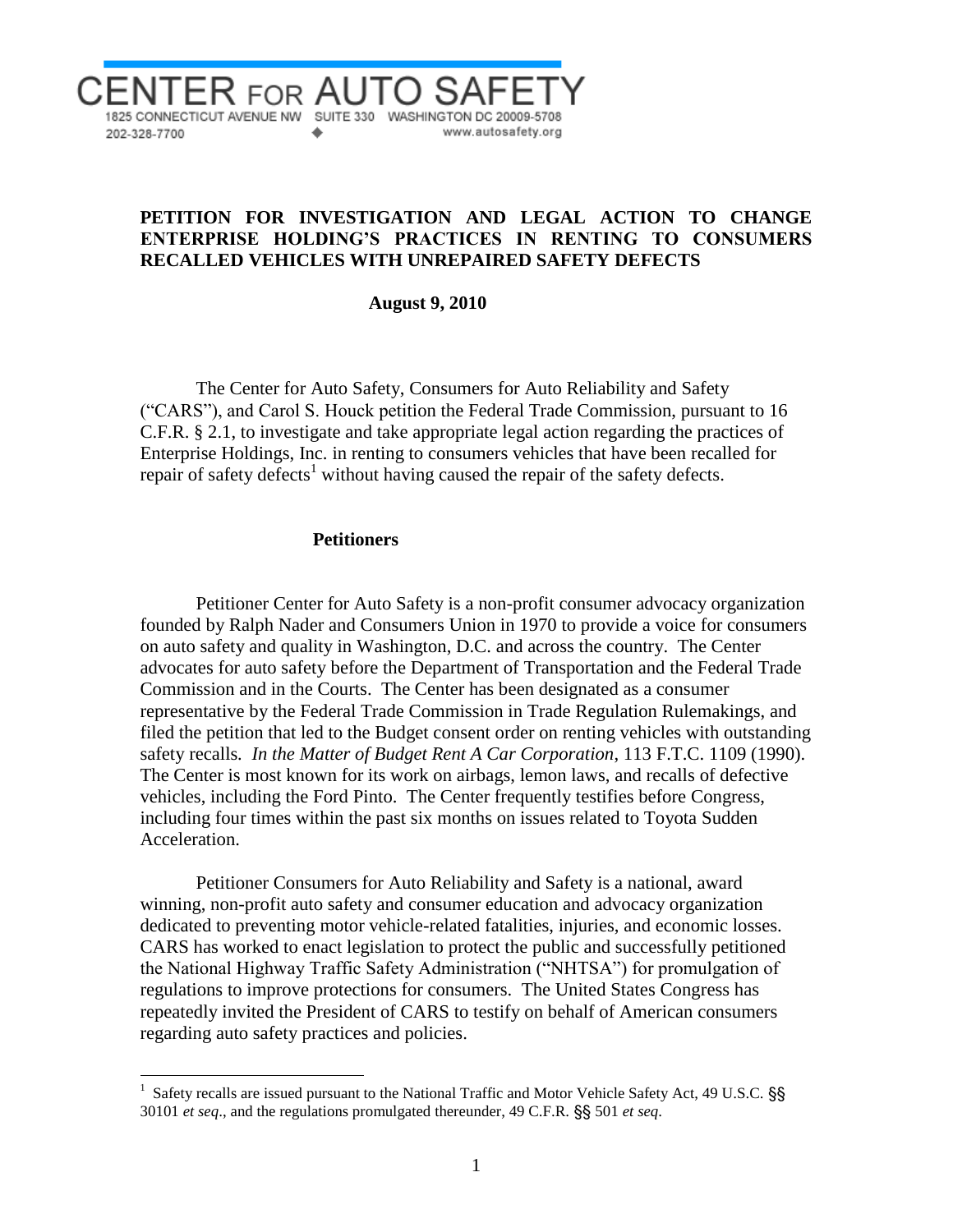Petitioner Carol S. Houck was a plaintiff, along with Charles Houck, in a wrongful death action against Enterprise Rent-A-Car and its subsidiary Enterprise Rent-A-Car of San Francisco.<sup>2</sup> *Houck v. Enterprise Rent-A-Car*, No. HG052220018 (Alameda County, CA Sup. Ct. judgment June 9, 2010). The case arose from the 2004 deaths of their two daughters, Raechel and Jacqueline, ages 24 and 20, respectively. The sisters rented a PT Cruiser from Enterprise that, unbeknownst to them, was the subject of a safety recall for risk of underhood fires. While traveling through Monterey County, the car caught fire, causing it to collide with a semi-trailer truck, killing the girls instantly. After five years of litigation, and one month before trial on the merits, Enterprise admitted to 100 percent liability in the deaths of Raechel and Jacqueline Houck. Trial was held on the issue of damages only and a verdict was rendered for \$15 million. Ms. Houck has dedicated herself to ensuring that others will not have the tragic fate of her daughters.

### **Facts**

Enterprise Holdings is a privately held company formed in 2009 as part of a reorganization after Enterprise Rent-A-Car acquired Vanguard Automotive and its Alamo and National rental car brands in 2007. It is North America's largest provider of rental cars with more than a third of all airport business in the U.S. and Canada through its Enterprise, Alamo, and National brands. Worldwide, it has 7600 locations and operates a fleet of 1.1 million vehicles.

The relevant facts regarding Enterprise's acts and practices have been brought to light because of the *Houck* case, summarized above and discussed in the articles and press release in Attachment A. Approximately one month before the tragic October 10, 2004 crash, Enterprise had received a safety recall notice from Chrysler Corporation<sup>3</sup> that the 2004 PT Cruiser eventually rented by the Houck sisters, and other 2001-2005 PT Cruisers, were being recalled because their power steering hoses may contact the transaxle differential cover and rub through, resulting in loss of power steering fluid that could cause underhood fires. Enterprise did not cause the vehicle to be inspected and repaired per the recall before renting it to Raechel Houck. The attorneys representing Charles and Carol Houck were prepared to prove at trial that the defect for which this PT Cruiser was recalled, a leaking power steering hose, had started a fire and impaired the steering, causing Raechel Houck to lose control of the car. Enterprise's last minute admission of liability obviated the need to prove this at trial.

The attorneys for the Houcks were also prepared to prove at trial that the Houck sisters were the fourth party to which Enterprise rented this PT Cruiser after having

<sup>&</sup>lt;sup>2</sup> Chrysler Corporation was originally a defendant as well, but was was dismissed eventually because of its bankruptcy.

<sup>&</sup>lt;sup>3</sup> This letter and other pertinent documents from the recall are in Attachment B. This recall, like nearly all auto safety recalls, was initiated voluntarily by the manufacturer, though it was influenced by NHTSA, which had opened a preliminary investigation on the problem. See the ODI Resume in Attachment B.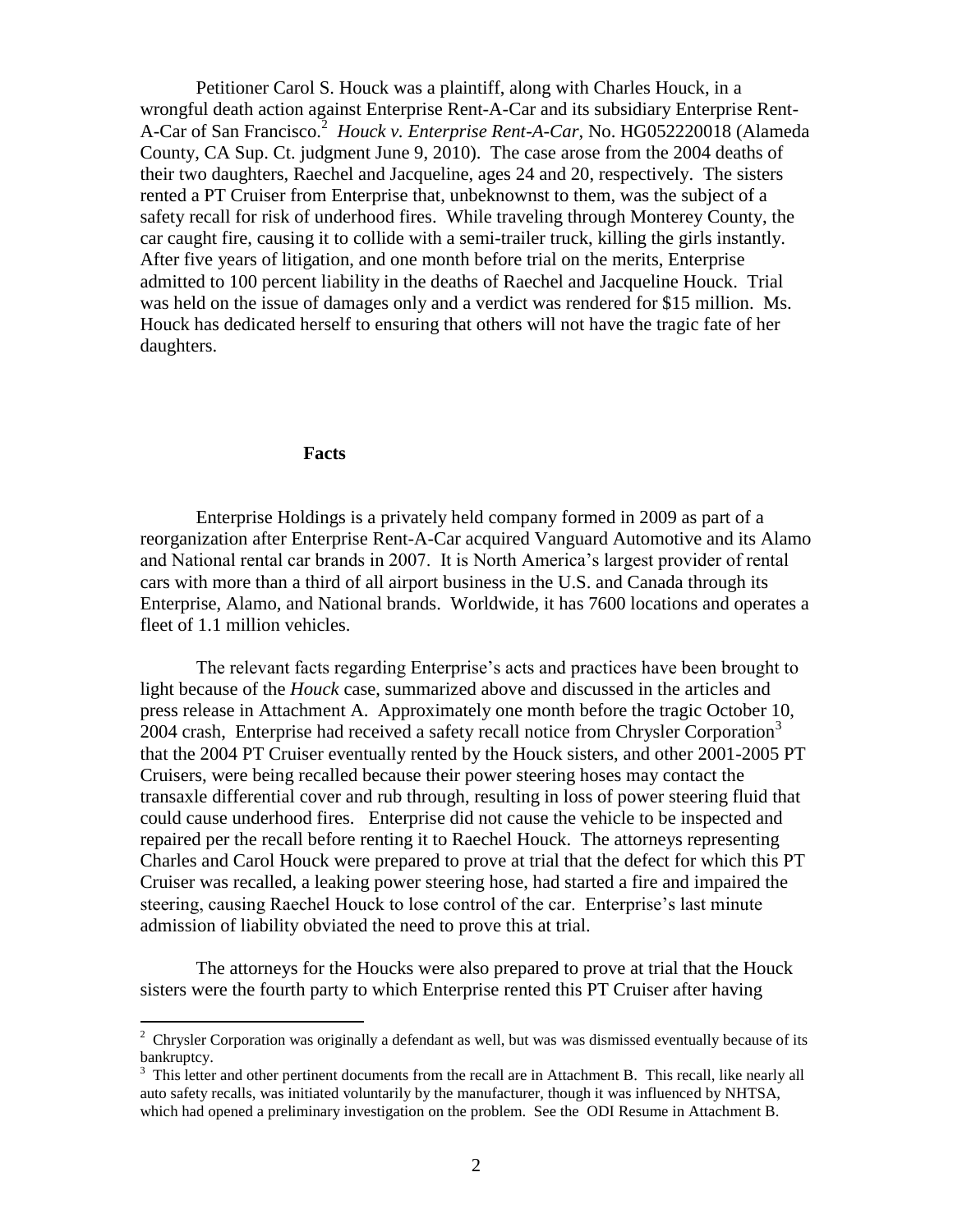received the recall notice. Far from being told that the vehicle was recalled but unrepaired, the Houck sisters were told that this PT Cruiser, apparently the last vehicle on the rental lot, was a "free upgrade."<sup>4</sup> Consistent with this, Mark Matias, the Area Manager of Enterprise Car Rental of San Francisco at the time of the Houck tragedy, executed a declaration<sup>5</sup> indicating it wasn't uncommon for vehicles with pending safety recalls to be rented to customers. He did say that Enterprise had procedures for handling vehicles flagged with a pending "priority recall" in Enterprise's computer system, but those procedures were merely to write "recall" on a post-it note and place it on the keys.<sup>6</sup> "There is nothing in place that keeps an employee from renting that car. The computer system doesn't lock up. There is nothing to prevent an employee from taking those keys, and renting that vehicle out to the next customer," Mr. Matias noted.<sup>7</sup> The reason that actually happens, he explained, is because overbooking of available cars is a common practice. "But then of course, you run short on vehicles, and if all you have are recalled vehicles on the lot, you rent them out. It was a given. The whole company did it. Enterprise's corporate offices looked the other way regarding this fact."<sup>8</sup>

The above begs the questions whether and how Enterprise has changed its practices regarding recalled vehicles since the Houck tragedy. Those questions can only be answered definitively by conducting the investigation requested by this petition, but the relevant publicly available information doesn't even come close to putting them to rest. For example, Thomas Gieseking, Enterprise's Assistant Vice President of Service Operations, made clear in a 2007 deposition in the *Houck* case 9 that Enterprise's computer system only flagged pending safety recalls at the end, not the beginning of a rental,<sup>10</sup> ensuring that at least one party would rent a recalled vehicle before it could be repaired. When Mr. Gieseking was asked whether there were any plans for changing this way that recall notices come up in the rental system and whether, at that time, vehicles subject to a safety recall were still being rented to consumers, his answer to both questions was that he didn't know.  $11$ 

Moving to the present, Enterprise put out two statements in the wake of the *Houck* verdict. One was an official statement released to the media, and the second has been identified as an email that Pamela Nicholson, Enterprise's President and Chief Operating Officer, sent to all employees in the U.S. and Canada.<sup>12</sup> The statements note improvements in Enterprise's electronic systems and that the company has added more than 100 company-owned service facilities, which apparently can perform recall repairs in addition to routine maintenance work, but they stop far short of saying that all vehicles that are the subject of safety recalls will be inspected and repaired before being rented to consumers. Instead, both statements put the onus on auto manufacturers and NHTSA to state in the recall notices when vehicles should be "grounded" before repairs,  $^{13}$  though

 $\overline{a}$ 

<sup>4</sup> See the Press Release in Attachment A.

 $5$  The Matias Declaration is Attachment C to this petition.

<sup>6</sup> Matias Declaration, p. 3

<sup>7</sup> *Id.*

<sup>8</sup> *Id*. at pp. 2-3.

<sup>&</sup>lt;sup>9</sup> The Gieseking Deposition Transcript is Attachment D to this petition

<sup>&</sup>lt;sup>10</sup> Gieseking Deposition Transcript at pp. 50-56.

<sup>&</sup>lt;sup>11</sup> *Id.* at pp. 36, 56

<sup>&</sup>lt;sup>12</sup> The statements are included in Attachment E to this petition.

<sup>&</sup>lt;sup>13</sup> Enterprise ignores that it receives the same letter as individual owners and that its considerations as a fleet owner should be much different than those of an owner with a single vehicle.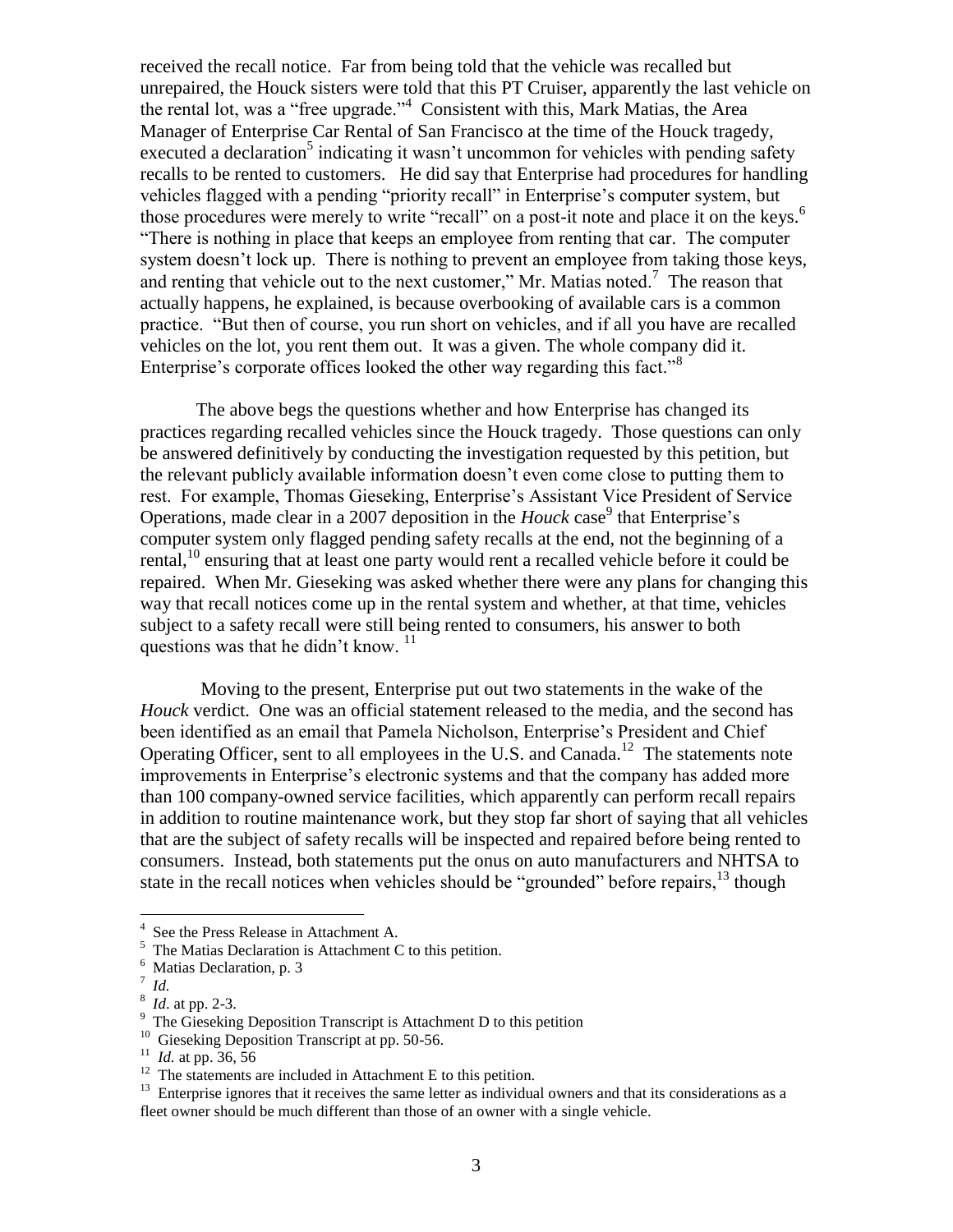they also say that Enterprise independently reviews all recalls as well. The official statement, but not Ms. Nicholson's, goes on to say that "recalls involving the risk of sudden loss of control, airbag failures or fire hazards will be grounded until repaired."<sup>14</sup> The statement provides no elaboration on the details of this apparent policy of discriminating between safety recalls. Enterprise also gave no indication that it is disclosing, to renters of recalled vehicles it has decided don't merit grounding, that the vehicles they are renting are subject to a safety recall but not yet repaired.

# **Enterprise's Acts and Practices are Deceptive in Violation of the Federal Trade Commission Act**

The Commission is already on record taking the position that acts and practices similar to Enterprise's violate Section 5(a) of the FTC Act, 15 U.S.C. § 45(a). In 1990, in response to a petition from the Center for Auto Safety, the Commission entered a consent order with Budget Rent A Car dealing with Budget's having rented unrepaired recalled vehicles. *In the Matter of Budget Rent A Car Corporation*, 113 F.T.C. 1109 (1990). The complaint issued with the order emphasized that Budget's failure to disclose to some renters that the autos they rented were subject to recall notices but had not been inspected or repaired was an omission of material information in violation of Section 5(a). Enterprise's practices are similarly deceptive for failing to disclose material information, but petitioners also believe that some of Enterprise's business practices and representations are made false or misleading by its practice of renting vehicles with pending safety recalls that have not been performed.

Companies like Enterprise that rent new autos obtained from the manufacturers foster the impression that the autos they rent are relatively safe and problem free, much as new car dealers foster a similar impression for the vehicles they sell. Indeed, in a recent press release, Enterprise vice president of leisure business development Steve Short claimed, " `[o]ur special weekend rates make it easy for cost-conscious consumers to enjoy the security, comfort, and reliability of new model Enterprise rental cars for the weekend, saving wear and tear and mileage on their own vehicles."<sup>15</sup> It is misleading, at best, for Mr. Short to highlight the security and reliability of Enterprise's new models when some of those vehicles have unrepaired safety defects.

Enterprise also attempts to set itself apart from other car rental companies by emphasizing its customer service, having gone so far as to trademark its "[w]e'll pick you up" slogan. Its website trumpets its "Culture of Customer Service" and that it has been "recognized numerous times for its customer service." As part of that customer service message, John Murphy, vice president of airport operations for Alamo, Enterprise, and National, claimed in a recent press release that "`[p]roviding clean, well-maintained cars for our car rental customers is priority number one for us.<sup>35</sup> A vehicle that has been recalled but not repaired is, most assuredly, not well-maintained, however, and

 $\overline{a}$ 

<sup>&</sup>lt;sup>14</sup> Enterprise Statement in Attachment E

<sup>&</sup>lt;sup>15</sup> "Enterprise Rent-A-Car Makes Spring Travel Special With Weekend Rates as Low as \$9.99 per Day," Enterprise Holdings Press Release, March 16, 2010.

<sup>&</sup>lt;sup>16</sup> "Enterprise Holdings Hosts Third Annual Clean Car Championship for Alamo, Enterprise and National brands," Enterprise Holdings Press Release, May 17, 2010.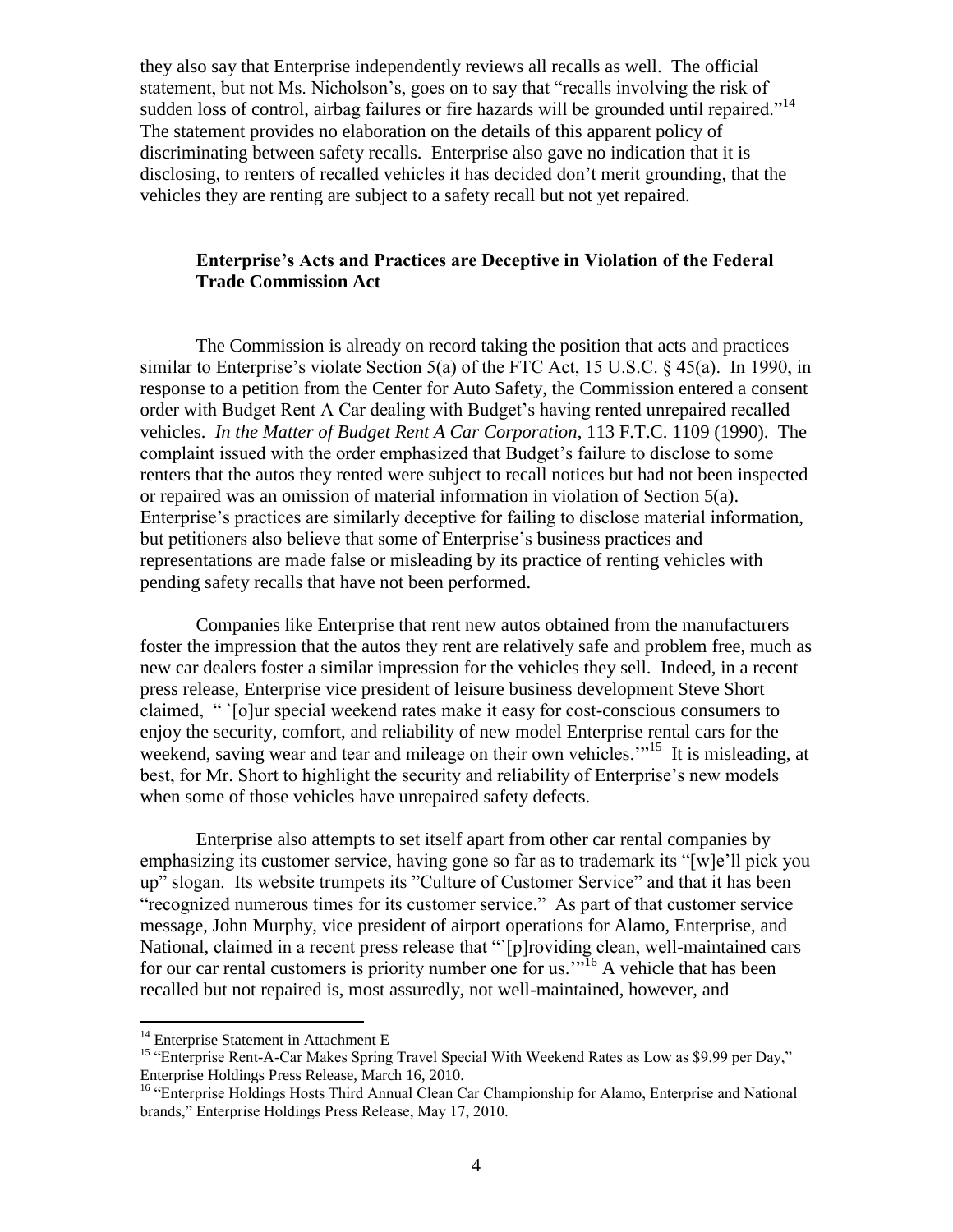Enterprise's practice of renting such vehicles makes Mr. Murphy's claim and Enterprise's message of customer service false or misleading.

In short, not only is it deceptive for Enterprise to fail to disclose its practice of renting recalled but unrepaired vehicles, it is deceptive for Enterprise to have such a practice to begin with.

### **The Remedy for Enterprise's Practices is to Remove Recalled Vehicles from Rental Service Until They Are Repaired**

While the Commission's 1990 *Budget* consent order is a useful reference in this matter, petitioners do not believe the remedy in the *Budget* order should be duplicated with Enterprise. The *Budget* order was the product of an era that was much different in information technology, among other ways. The *Budget* order gave the company the choice of adopting a policy of disclosing to prospective renters that a particular vehicle was subject to a recall but unrepaired, or adopting a policy of repairing recalled vehicles within a reasonable period of time (defined as 120 days after receipt of the recall notice). Petitioners maintain that Enterprise should not be given the option of adopting just a disclosure policy because disclosure alone is inadequate to address Enterprise's apparently longstanding practice of renting cars with unrepaired safety defects which is antithetical to its claimed business model and representations. The repair policy alternative in the Budget order is also inadequate because it does not address removing the vehicles from rental service and gives too long a period to accomplish repairs.

Petitioners believe the appropriate remedy in this matter is a simple one: once Enterprise receives the official notice of the recall, the affected vehicles should be immediately parked until fixed. This is the same duty that new car dealers have been assigned by the federal Motor Vehicle Safety Act, 49 U.S.C. § 30120(i), and is appropriate for Enterprise under the circumstances. Enterprise has already proved itself capable of living up to this remedy when it publicized in early February 2010 that it had removed from its fleet 83 percent of the affected Toyota vehicles within days of Toyota announcing its intent to recall them for the sticking accelerator problem<sup>17</sup> and before Toyota had provided the official notification letter to owners. Enterprise will have much more time to prepare for most recalls than it did with the frenzied Toyota situation. Enterprise can monitor, through NHTSA and its contacts with manufacturers, the reports of intent to initiate a recall that manufacturers file with NHTSA pursuant to 49 C.F.R. § 573. These reports precede, often by weeks or months, the notification letters that go out to owners pursuant to 49 C.F. R. § 577. Enterprise can use that time to prepare for the recall and perhaps even to repair the vehicles in question before the recall notice is received.

### **Conclusion**

 $\overline{a}$ 

<sup>&</sup>lt;sup>17</sup> "Enterprise Holdings Removes 83 Percent of Recalled Toyotas and Pontiac Vibes from Alamo Rent A Car, Enterprise Rent-A-Car and National Car Rental Locations," Enterprise Holdings Press Release, February 2, 2010.